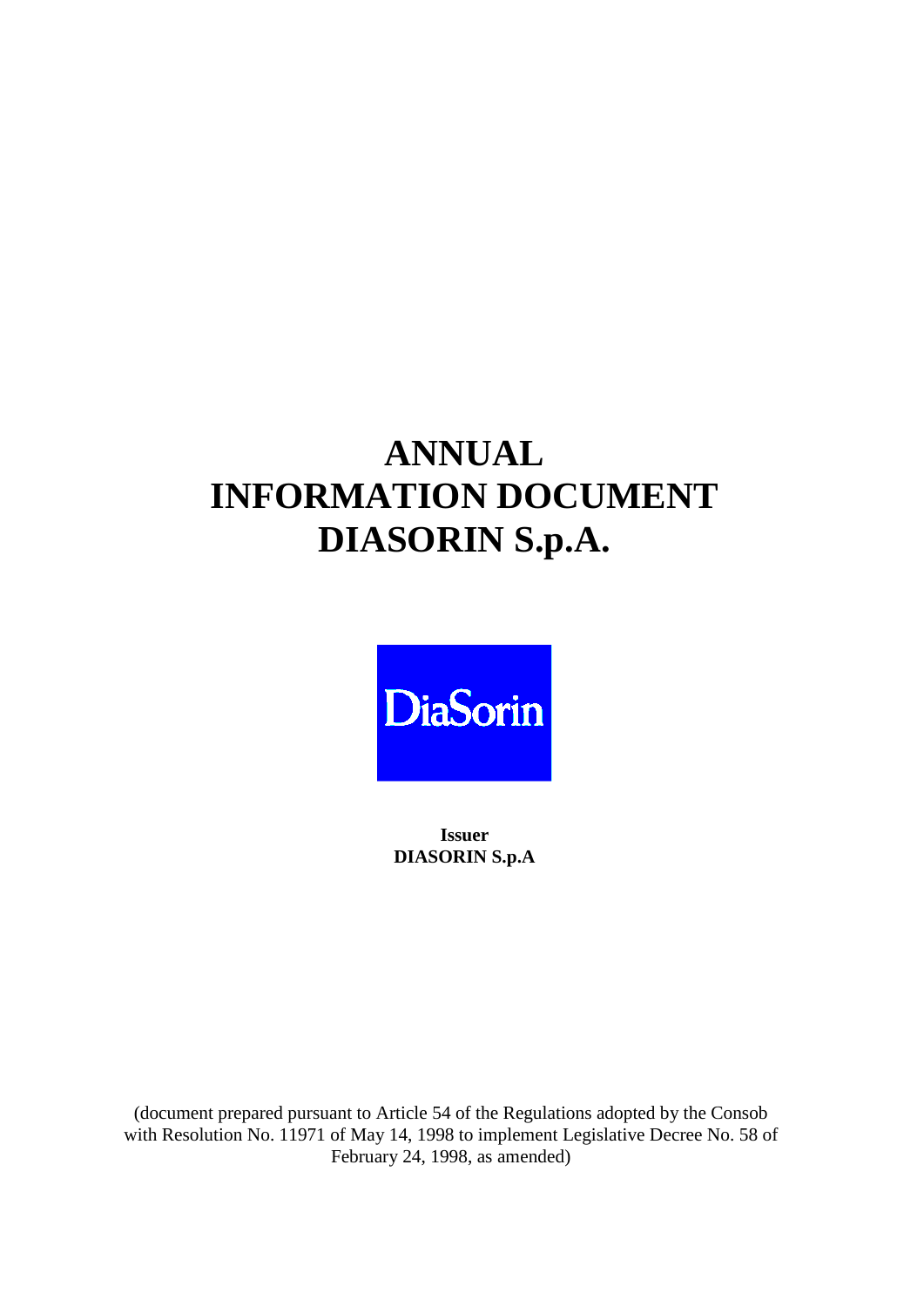## **REFERENCE PERIOD: April 29, 2009 – April 28, 2010**

Documents available on the [www.borsaitaliana.it,](http://www.borsaitaliana.it/) [www.diasorin.com](http://www.diasorin.com/) websites and at the Company's registered office

| <b>DESCRIPTION OF DOCUMENT</b>                        | <b>WHEN</b>      | <b>WHERE</b>       |
|-------------------------------------------------------|------------------|--------------------|
|                                                       | <b>PUBLISHED</b> | <b>AVAILABLE</b>   |
| <b>MANDATORY FILINGS AND NOTICES</b>                  |                  |                    |
| Quarterly Report/Interim Report on Operations at      | 5/15/09          | Borsa Italiana and |
| 3/30/09                                               |                  | Diasorin websites, |
|                                                       |                  | registered office  |
| Filing Notice(First Quarter 2009)                     | 5/18/09          | Newspaper          |
| Semiannual Report                                     | 11/18/09         | Borsa Italiana and |
|                                                       |                  | Diasorin websites, |
|                                                       |                  | registered office  |
| <b>Quarterly Report</b>                               | 11/18/09         | Borsa Italiana and |
|                                                       |                  | Diasorin websites, |
|                                                       |                  | registered office  |
| <b>Quarterly Report</b>                               | 6/10/09          | Borsa Italiana and |
|                                                       |                  | Diasorin websites, |
|                                                       |                  | registered office  |
| Semiannual Report                                     | 8/7/09           | Borsa Italiana and |
|                                                       |                  | Diasorin websites, |
|                                                       |                  | registered office  |
| Semiannual Report                                     | 8/11/09          | Borsa Italiana and |
|                                                       |                  | Diasorin websites, |
|                                                       |                  | registered office  |
| Mandatory Notice Second Quarter 2009                  | 10/30/09         | Newspaper          |
| Quarterly Report/Interim Report on Operations at      | 10/30/09         | Borsa Italiana and |
| 9/30/09                                               |                  | Diasorin websites, |
|                                                       |                  | registered office  |
| <b>Quarterly Report</b>                               | 2/22/10          | Borsa Italiana and |
|                                                       |                  | Diasorin websites, |
|                                                       |                  | registered office  |
| Quarterly Report/Interim Report on Operations at      | 2/22/10          | Borsa Italiana and |
| 12/31/09                                              |                  | Diasorin websites, |
|                                                       |                  |                    |
| Notice Pursuant to Article 144-sexies of the Issuers' | 4/14/10          | registered office  |
|                                                       |                  | Newspaper          |
| Regulations                                           |                  |                    |
| Dividend Distribution Notice                          | 4/28/10          | Newspaper          |
| <b>INTERNAL DEALING</b>                               |                  |                    |
| <b>SIGNIFICANT PARTY</b>                              | <b>WHEN</b>      | <b>WHERE</b>       |
|                                                       | <b>PUBLISHED</b> | <b>AVAILABLE</b>   |
| Investimenti e Partecipazioni Srl                     | 7/13/09          | Borsa Italiana and |
|                                                       |                  | Diasorin websites, |
|                                                       |                  | registered office  |
| Ugo Gay                                               | 9/2/09           | Borsa Italiana and |
|                                                       |                  | Diasorin websites, |
|                                                       |                  | registered office  |
| Gustavo Denegri                                       | 10/11/09         | Borsa Italiana and |
|                                                       |                  | Diasorin websites, |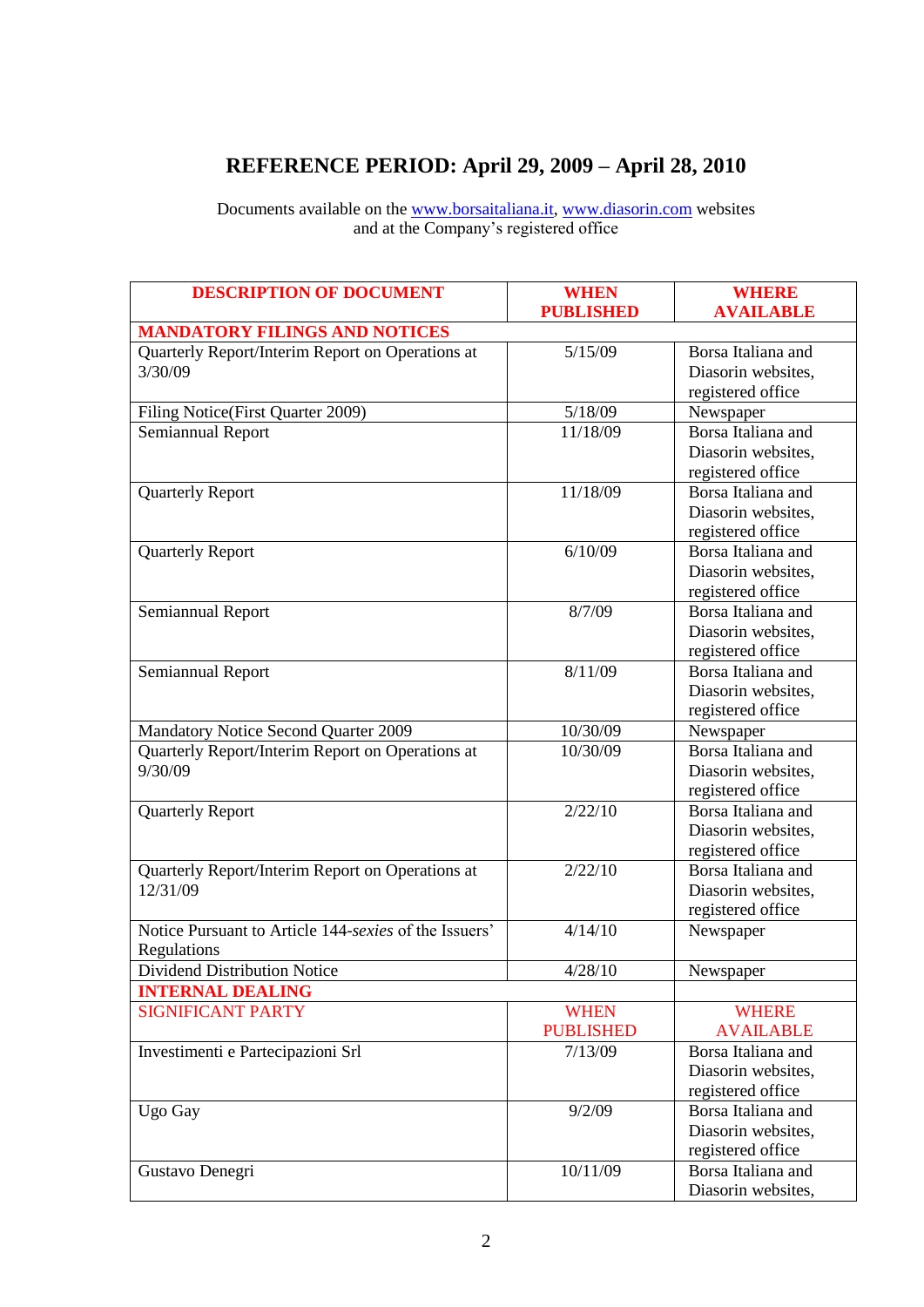|                                                     |                  | registered office                       |
|-----------------------------------------------------|------------------|-----------------------------------------|
| Gustavo Denegri                                     | 11/16/09         | Borsa Italiana and                      |
|                                                     |                  | Diasorin websites,                      |
|                                                     |                  | registered office                       |
| Gustavo Denegri                                     | 11/26/09         | Borsa Italiana and                      |
|                                                     |                  | Diasorin websites,                      |
|                                                     |                  | registered office                       |
| Gustavo Denegri                                     | 12/1/09          | Borsa Italiana and                      |
|                                                     |                  | Diasorin websites,                      |
|                                                     |                  | registered office                       |
|                                                     |                  |                                         |
| Andrea Senaldi                                      | 12/9/09          | Borsa Italiana and                      |
|                                                     |                  | Diasorin websites,                      |
|                                                     | 12/9/09          | registered office<br>Borsa Italiana and |
| Gustavo Denegri                                     |                  |                                         |
|                                                     |                  | Diasorin websites,                      |
| Gustavo Denegri                                     | 12/14/09         | registered office<br>Borsa Italiana and |
|                                                     |                  | Diasorin websites,                      |
|                                                     |                  | registered office                       |
| Antonio Boniolo                                     | 1/15/10          | Borsa Italiana and                      |
|                                                     |                  | Diasorin websites,                      |
|                                                     |                  | registered office                       |
| Gustavo Denegri                                     | 1/20/10          | Borsa Italiana and                      |
|                                                     |                  | Diasorin websites,                      |
|                                                     |                  | registered office                       |
| Gustavo Denegri                                     | 2/19/10          | Borsa Italiana and                      |
|                                                     |                  | Diasorin websites,                      |
|                                                     |                  | registered office                       |
| Stefano Ronchi                                      | 3/23/10          | Borsa Italiana and                      |
|                                                     |                  | Diasorin websites,                      |
|                                                     |                  | registered office                       |
| Gustavo Denegri                                     | 4/26/10          | Borsa Italiana and                      |
|                                                     |                  | Diasorin websites,                      |
|                                                     |                  | registered office                       |
| STATUTORY AND CONSOLIDATED FINANCIAL STATEMENTS     |                  |                                         |
| <b>DESCRIPTION OF DOCUMENT</b>                      | <b>WHEN</b>      | <b>WHERE</b>                            |
|                                                     | <b>PUBLISHED</b> | <b>AVAILABLE</b>                        |
| Draft Statutory and Consolidate Financial           | 4/9/10           | Borsa Italiana and                      |
| Statements at 12/31/09                              |                  | Diasorin websites,                      |
|                                                     |                  | registered office                       |
| <b>Draft Statutory Annual Financial Statements</b>  | 4/9/10           | Borsa Italiana and                      |
|                                                     |                  | Diasorin websites,                      |
|                                                     |                  | registered office                       |
| Report of the Board of Statutory Auditors at        | 4/9/10           | Borsa Italiana and                      |
| 12/31/09                                            |                  | Diasorin websites,                      |
|                                                     |                  | registered office                       |
| Report of the Independent Auditors on the Statutory | 4/9/10           | Borsa Italiana and                      |
| Financial Statements at 12/31/09                    |                  | Diasorin websites,                      |
|                                                     |                  | registered office                       |
| Report of the Independent Auditors on the           | 4/9/10           | Borsa Italiana and                      |
| Consolidated Financial Statements at 12/31/09       |                  | Diasorin websites,                      |
|                                                     |                  | registered office                       |
| Report of the Independent Auditors on the Statutory | 4/16/10          | Borsa Italiana and                      |
| <b>Financial Statements</b>                         |                  | Diasorin websites,                      |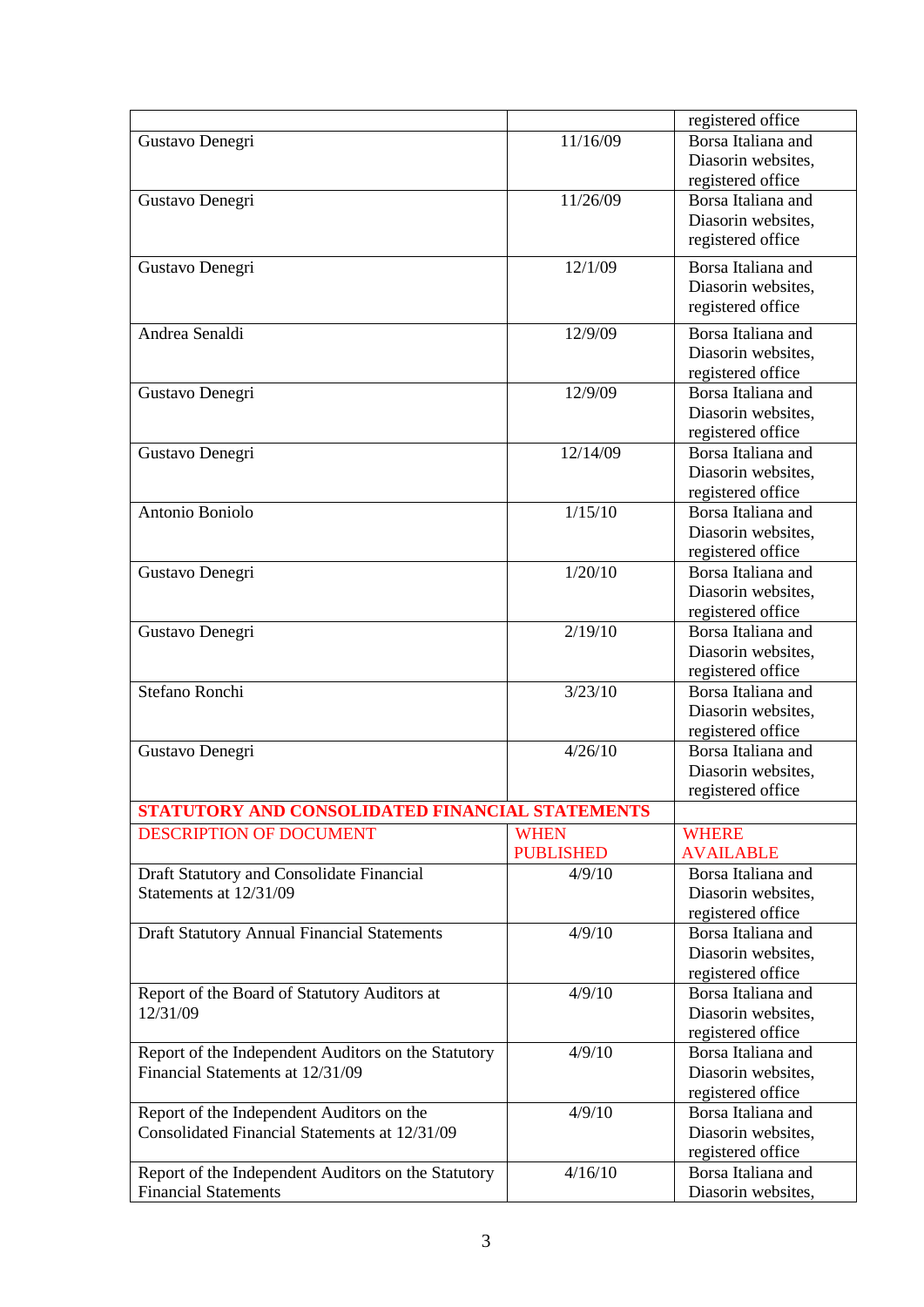|                                                        |             | registered office                       |
|--------------------------------------------------------|-------------|-----------------------------------------|
| Report of the Independent Auditors on the              | 4/16/10     | Borsa Italiana and                      |
| <b>Consolidated Financial Statements</b>               |             | Diasorin websites,                      |
|                                                        |             | registered office                       |
| Report of the Board of Statutory Auditors              | 4/16/10     | Borsa Italiana and                      |
|                                                        |             | Diasorin websites,                      |
|                                                        |             | registered office                       |
| <b>Statutory Financial Statements</b>                  | 4/28/10     | Borsa Italiana and                      |
|                                                        |             | Diasorin websites,                      |
|                                                        |             | registered office                       |
| <b>Consolidated Financial Statements</b>               | 4/28/10     | Borsa Italiana and                      |
|                                                        |             | Diasorin websites,                      |
|                                                        |             | registered office                       |
| Report of the Board of Statutory Auditors on the       | 4/28/10     | Borsa Italiana and                      |
| <b>Statutory and Consolidated Financial Statements</b> |             | Diasorin websites,                      |
|                                                        |             | registered office                       |
| Report of the Independent Auditors on the              | 4/28/10     | Borsa Italiana and                      |
| <b>Consolidated Financial Statements</b>               |             | Diasorin websites,                      |
|                                                        |             | registered office                       |
| Report of the Independent Auditors on the Statutory    | 4/28/10     | Borsa Italiana and                      |
| <b>Financial Statements</b>                            |             | Diasorin websites,                      |
|                                                        |             | registered office                       |
| <b>PRESS RELEASE</b>                                   |             |                                         |
| <b>TITLE</b>                                           | <b>DATE</b> |                                         |
| Diasorin Spa: Results for the First Quarter of 2009    | 5/18/09     | Borsa Italiana and                      |
|                                                        |             | Diasorin websites,                      |
|                                                        |             | registered office                       |
| Diasorin Spa: Press Release Pursuant to Article 84     | 5/18/09     | Borsa Italiana and                      |
| bis of the Issuers' Regulations                        |             | Diasorin websites,                      |
|                                                        |             | registered office                       |
| DiaSorin Spa: Notice Pursuant to Article 84 bis of     | 5/18/09     | Borsa Italiana and                      |
| the Issuers' Regulations                               |             | Diasorin websites,                      |
|                                                        |             | registered office                       |
| Diasorin Spa: Update to the 2009 Financial             | 6/8/09      | Borsa Italiana and                      |
| Calendar                                               |             | Diasorin websites,                      |
|                                                        |             | registered office                       |
| Update to the 2009 Financial Calendar                  | 6/8/09      | Borsa Italiana and                      |
|                                                        |             | Diasorin websites,                      |
|                                                        |             | registered office                       |
| Approval of Semiannual Results                         | 8/6/09      | Borsa Italiana and                      |
|                                                        |             | Diasorin websites,                      |
|                                                        |             | registered office                       |
| Approval of 2009 Semiannual Results                    | 8/6/09      | Borsa Italiana and                      |
|                                                        |             |                                         |
|                                                        |             | Diasorin websites,<br>registered office |
| Diasorin: Press Release Pursuant to Article 89 bis of  | 10/5/09     | Borsa Italiana and                      |
|                                                        |             |                                         |
| the Issuers' Regulations                               |             | Diasorin websites,                      |
|                                                        | 10/5/09     | registered office<br>Borsa Italiana and |
| Diasorin Spa: Notice Pursuant to Article 89 bis of     |             |                                         |
| the Issuers' Regulations                               |             | Diasorin websites,                      |
|                                                        |             | registered office                       |
| Diasorin Spa: Financial Calendar Update                | 10/8/09     | Borsa Italiana and                      |
|                                                        |             | Diasorin websites,                      |
|                                                        |             | registered office                       |
| Diasorin Spa: Financial Calendar Update                | 10/8/09     | Borsa Italiana and                      |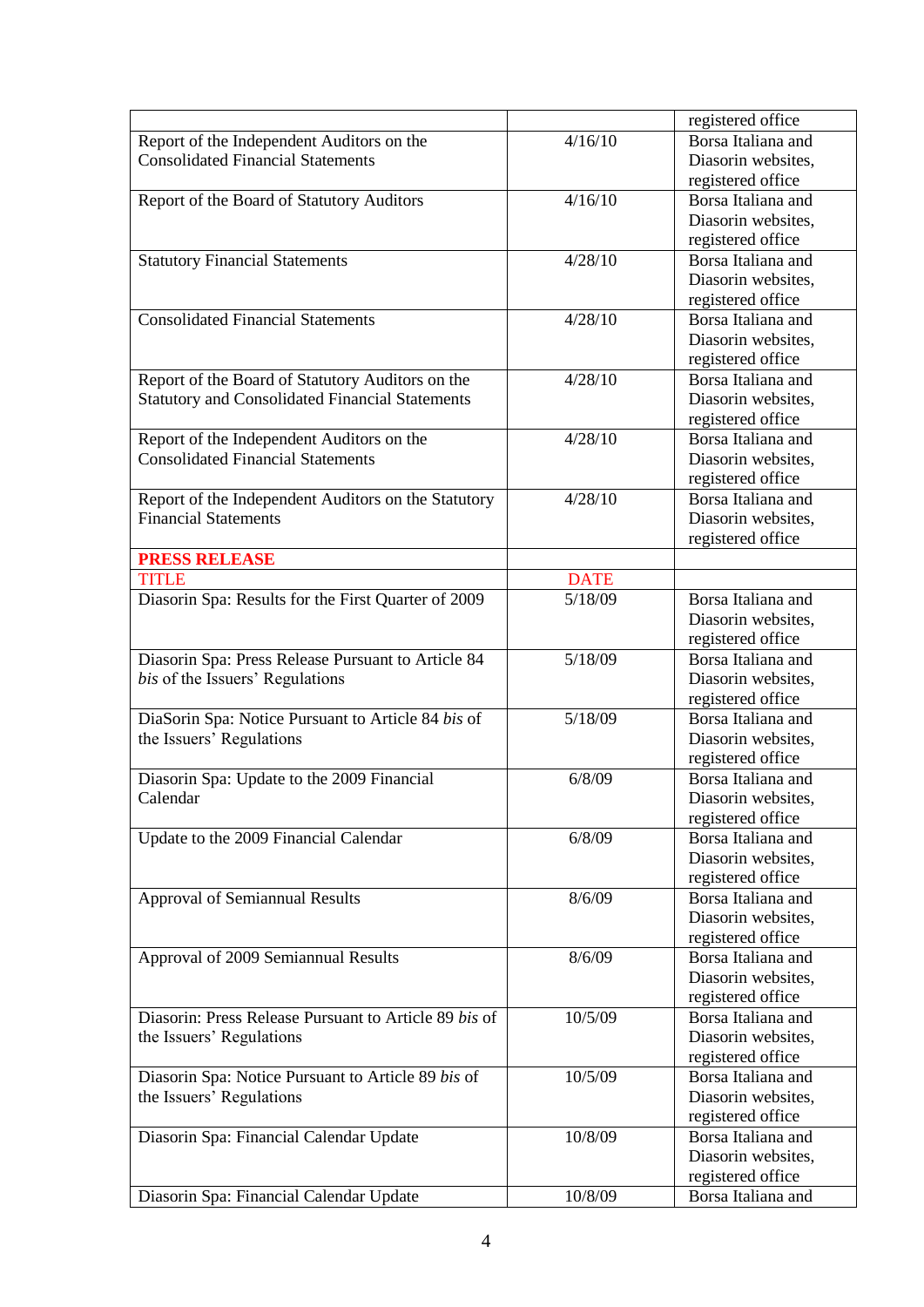|                                                                               |                  | Diasorin websites, |
|-------------------------------------------------------------------------------|------------------|--------------------|
|                                                                               |                  | registered office  |
| Diasorin Spa: the Board of Directors Approves the                             | 10/30/09         | Borsa Italiana and |
| <b>Financial Results</b>                                                      |                  | Diasorin websites, |
|                                                                               |                  | registered office  |
| DiaSorin Spa: the Board of Directors Approves the                             | 10/30/09         | Borsa Italiana and |
| <b>Financial Results</b>                                                      |                  | Diasorin websites, |
|                                                                               |                  | registered office  |
| Diasorin Spa: Notice Pursuant to Article 89 bis of                            | 12/24/09         | Borsa Italiana and |
| the Issuers' Regulations                                                      |                  | Diasorin websites, |
|                                                                               |                  | registered office  |
| Diasorin Spa: Press Releases Pursuant to Article 89                           | 12/24/09         | Borsa Italiana and |
| bis of the Issuers' Register                                                  |                  | Diasorin websites, |
|                                                                               |                  | registered office  |
| Diasorin Spa: 2010 Financial Calendar                                         | 1/18/10          | Borsa Italiana and |
|                                                                               |                  | Diasorin websites, |
|                                                                               |                  | registered office  |
| Diasorin Spa: 2010 Financial Calendar                                         | 1/18/10          | Borsa Italiana and |
|                                                                               |                  | Diasorin websites, |
|                                                                               |                  | registered office  |
| Diasorin Spa: the Board of Directors Approves the                             | 2/12/10          | Borsa Italiana and |
| <b>Financial Results</b>                                                      |                  | Diasorin websites, |
|                                                                               |                  | registered office  |
|                                                                               | 2/12/10          | Borsa Italiana and |
| Diasorin Spa: the Board of Directors Approves the<br><b>Financial Results</b> |                  |                    |
|                                                                               |                  | Diasorin websites, |
|                                                                               |                  | registered office  |
| Diasorin Spa: 2010 Financial Calendar                                         | 3/1/10           | Borsa Italiana and |
|                                                                               |                  | Diasorin websites, |
|                                                                               |                  | registered office  |
| Diasorin Spa: Financial Calendar Update                                       | 3/1/10           | Borsa Italiana and |
|                                                                               |                  | Diasorin websites, |
|                                                                               |                  | registered office  |
| Diasorin Spa Announces an Agreement to Acquire                                | 3/10/10          | Borsa Italiana and |
| Murex                                                                         |                  | Diasorin websites, |
|                                                                               |                  | registered office  |
| Diasorin Spa Announces an Agreement to Acquire                                | 3/10/10          | Borsa Italiana and |
| the Murex Business Operations                                                 |                  | Diasorin websites, |
|                                                                               |                  | registered office  |
| Diasorin Spa: the Board of Directors Approves the                             | 3/22/10          | Borsa Italiana and |
| Results for 2009                                                              |                  | Diasorin websites, |
|                                                                               |                  | registered office  |
| Diasorin Spa: the Board of Directors Approves the                             | 3/22/10          | Borsa Italiana and |
| Results for 2009                                                              |                  | Diasorin websites, |
|                                                                               |                  | registered office  |
| Diasorin Spa: Financial Calendar Update                                       | 4/19/10          | Borsa Italiana and |
|                                                                               |                  | Diasorin websites, |
|                                                                               |                  | registered office  |
| DiaSorin Spa: Financial Calendar Update                                       |                  | Borsa Italiana and |
|                                                                               | 4/19/10          | Diasorin websites, |
|                                                                               |                  | registered office  |
| <b>OTHER CORPORATE DOCUMENTS</b>                                              |                  |                    |
| <b>DESCRIPTION OF DOCUMENT</b>                                                | <b>WHEN</b>      | <b>WHERE</b>       |
|                                                                               | <b>PUBLISHED</b> | <b>AVAILABLE</b>   |
| Diasorin: Press Release Pursuant to Article 84 bis of                         | 4/2/10           | Borsa Italiana and |
| the Issuers' Regulations                                                      |                  | Diasorin websites, |